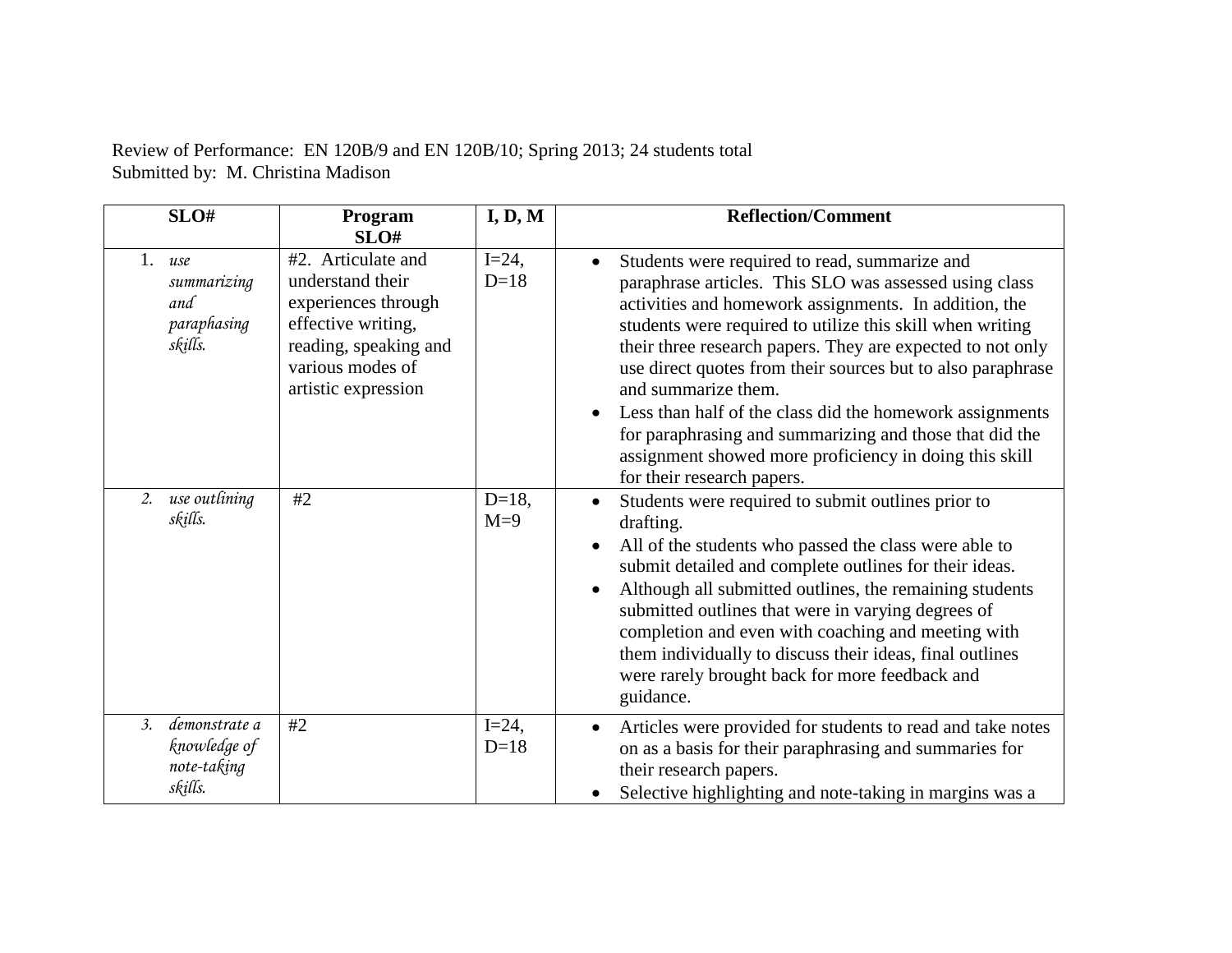|                                                                                         |    |                    | required activity.<br>The majority of the class demonstrated an ability to do<br>$\bullet$<br>this skill when there was coaching and practice in class.<br>The passing students took more extensive notes and<br>adding their own take/understanding to the reading while<br>the other students demonstrated that there needs to be<br>more practice in this skill as they over -highlighted and<br>took notes on not-so-important or relevant pieces of<br>information.                                                                                                                                             |
|-----------------------------------------------------------------------------------------|----|--------------------|----------------------------------------------------------------------------------------------------------------------------------------------------------------------------------------------------------------------------------------------------------------------------------------------------------------------------------------------------------------------------------------------------------------------------------------------------------------------------------------------------------------------------------------------------------------------------------------------------------------------|
| 4. develop a<br>research thesis<br>and/or<br>hypothesis.                                | #2 | $D=18,$<br>$M=9$   | All of the students were able to develop and provide a<br>$\bullet$<br>thesis statement for their papers.<br>As the class progressed to the final paper, the students<br>$\bullet$<br>who practiced writing thesis statements and those who<br>often came to see me for feedback, were able to develop<br>their own thesis statements with little coaxing.<br>Those who passed the class were able to develop thesis<br>$\bullet$<br>statements that had their main idea, their controlling idea<br>and showed how the paper was to be further developed;<br>the other 6 needed more revisions to meet this outcome. |
| demonstrate<br>$\mathfrak{I}$ .<br>knowledge of<br>primary and<br>secondary<br>sources. | #2 | $I=24$ ,<br>$D=18$ | Due to limited resources, most sources were secondary<br>$\bullet$<br>sources with the exception of an expert interview which<br>was a primary source.<br>Coordinated times with reference librarian to explain to<br>$\bullet$<br>students how to locate and how to request sources<br>through a detailed presentation.                                                                                                                                                                                                                                                                                             |
| conduct<br>6.<br>interviews and<br>surveys for<br>research<br>purposes.                 | #2 | $I=24$ ,<br>$D=18$ | For the social science paper, all of the students were<br>$\bullet$<br>required to conduct at least one expert interview for their<br>paper.<br>All of the students conducted the interview yet about half<br>of the students used appropriate questioning and actually                                                                                                                                                                                                                                                                                                                                              |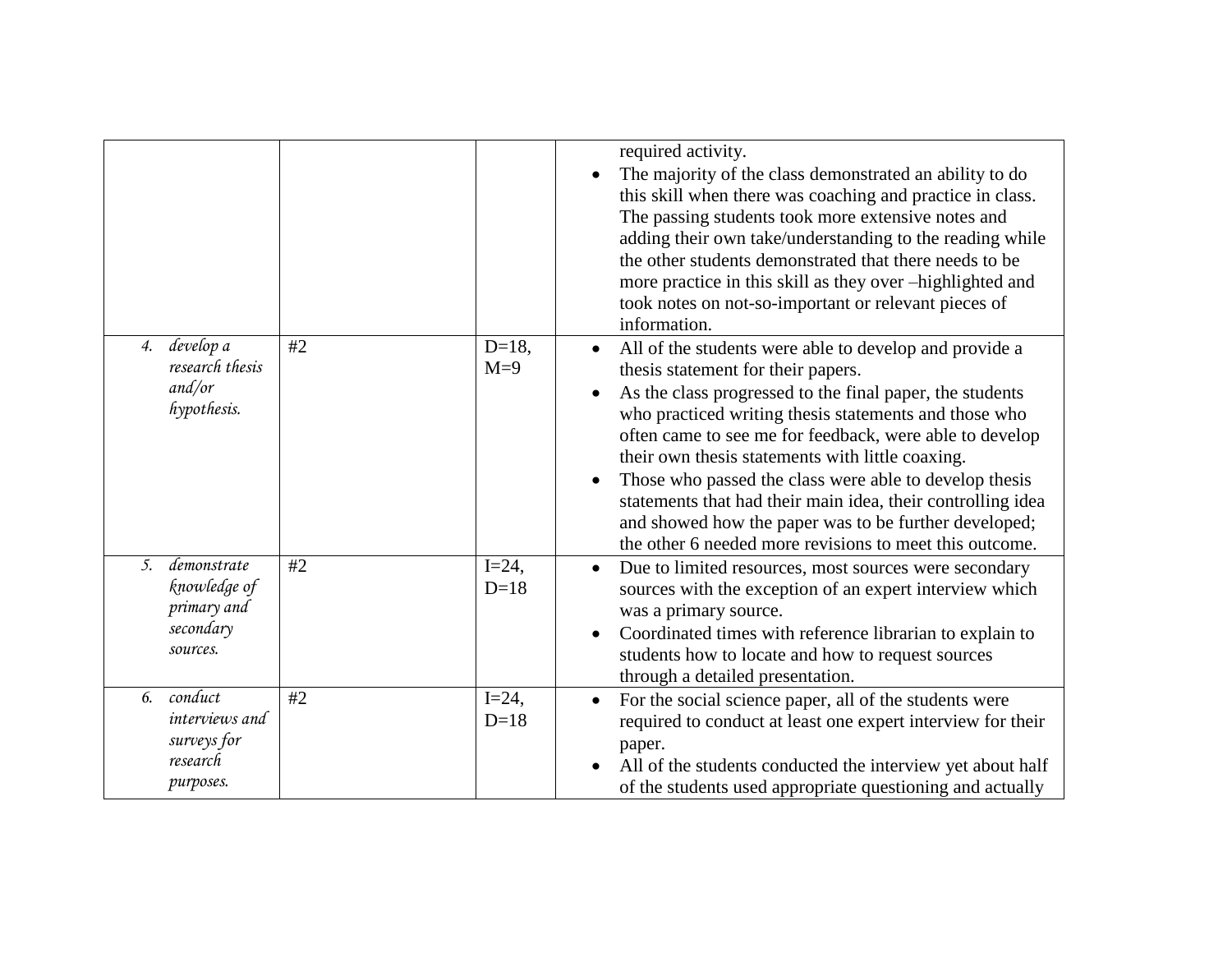|    |                                                                                    |    |                    | utilized the interview information into their papers.                                                                                                                                                                                                                                                                                                                                                                                                                                                                                                                                                                                                                                                                                                                                                                                                                                                                                                                                                                                                                                                                                                  |
|----|------------------------------------------------------------------------------------|----|--------------------|--------------------------------------------------------------------------------------------------------------------------------------------------------------------------------------------------------------------------------------------------------------------------------------------------------------------------------------------------------------------------------------------------------------------------------------------------------------------------------------------------------------------------------------------------------------------------------------------------------------------------------------------------------------------------------------------------------------------------------------------------------------------------------------------------------------------------------------------------------------------------------------------------------------------------------------------------------------------------------------------------------------------------------------------------------------------------------------------------------------------------------------------------------|
|    | 7. conduct<br>research using<br>the Internet<br>and library.                       | #2 | $I=24$ ,<br>$D=18$ | Only 18 students demonstrated this ability independently<br>and were able to find sources on their own initially after a<br>library workshop and a class workshop in the computer<br>lab.<br>Not all of the 18 students demonstrated this consistently<br>yet they were able to find the required number of sources<br>required for their papers when completing the final drafts.                                                                                                                                                                                                                                                                                                                                                                                                                                                                                                                                                                                                                                                                                                                                                                     |
| 8. | demonstrate<br>the ability to<br>incorporate<br>research into a<br>research paper. | #2 | $D=18,$<br>$M=9$   | This skill was practiced in class through various class<br>$\bullet$<br>activities and then students were required to utilize this in<br>their final papers.<br>In the drafts, all of the students needed more practice and<br>it was noted that this was a skill that needed to be<br>practiced each time there was a new topic or paper.<br>For the most part, the 18 students who passed the class<br>were able to show more consistency in this skill after the<br>first paper. For the final paper, there was more research<br>incorporated into their papers and they consistently cited<br>their sources; during the first drafts, there were some<br>minor errors in format for their cited sources, yet these<br>deficiencies were corrected in their final papers.<br>The students who did not pass the class basically were<br>either incorporating all of the research with very little of<br>their own ideas or they did not have enough resources to<br>support their ideas or they were selecting to incorporate<br>into their papers ideas that were weak or irrelevant to<br>their main points, with major errors in their citations. |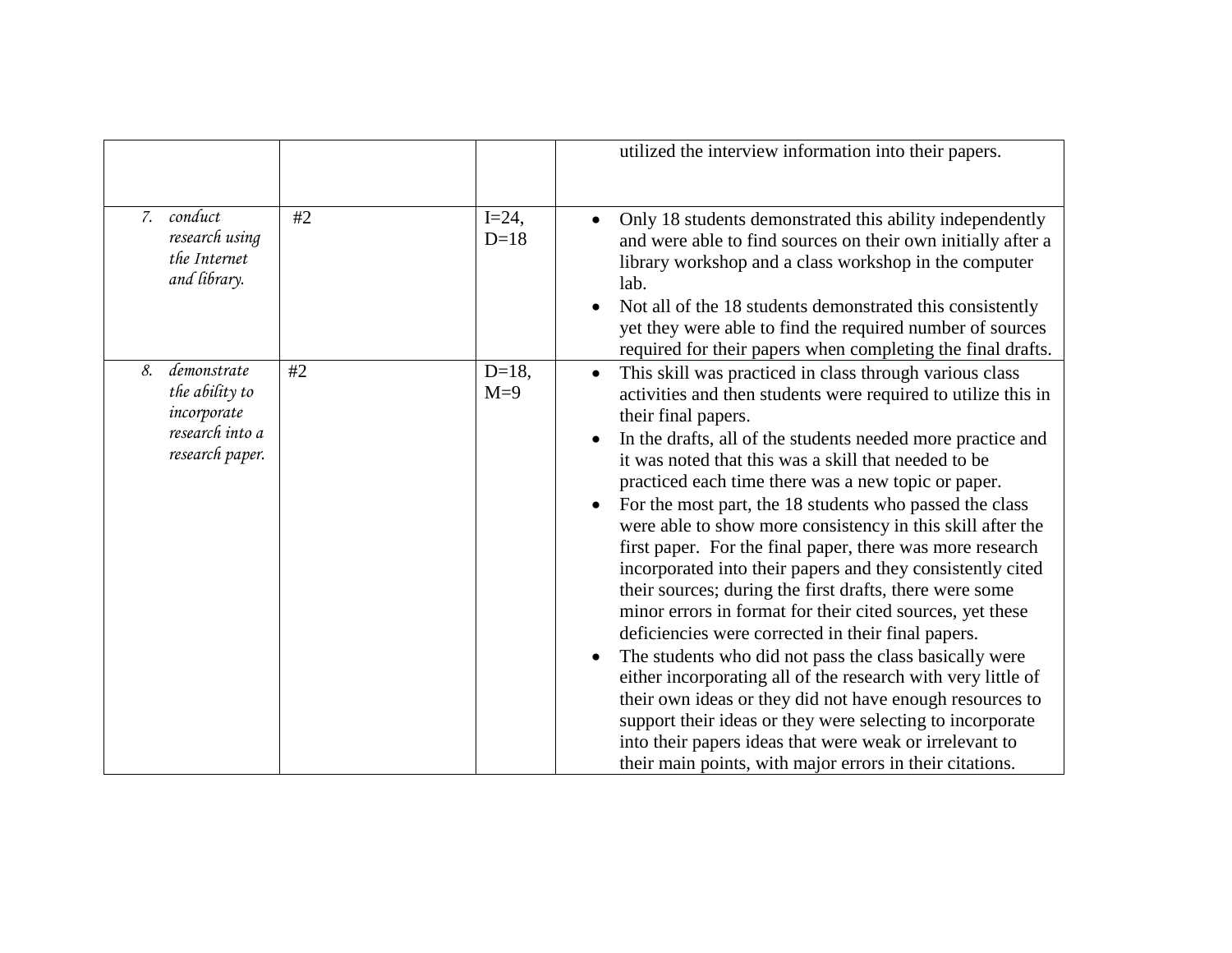| 9. | demonstrate a<br>knowledge of<br>proper citation<br>and the ability<br>to avoid<br>plagiarism.                                                         | #2 | $I=24$ ,<br>$D=18$ | See narrative above.                                                                                                                                                                                                                                                                                                                                                                                                                       |
|----|--------------------------------------------------------------------------------------------------------------------------------------------------------|----|--------------------|--------------------------------------------------------------------------------------------------------------------------------------------------------------------------------------------------------------------------------------------------------------------------------------------------------------------------------------------------------------------------------------------------------------------------------------------|
|    | 10. demonstrate a<br>knowledge of<br>different<br>rhetorical styles<br>and their uses<br>in humanities,<br>science, and<br>social science<br>research. | #2 | $D=18$ ,<br>$M=9$  | All of the students demonstrated knowledge of the<br>$\bullet$<br>rhetorical patterns. This was assessed in an initial quiz<br>and in reviews prior to the beginning of each paper.<br>The students were able to properly select a rhetorical<br>pattern that would work best with the topic/main idea and<br>thesis that they were planning to develop in their papers.                                                                   |
|    | 11. write an<br>argumentative<br>essay supported<br>by research.                                                                                       | #2 | $D=18,$<br>$M=9$   | The students' initial attempts at writing did show<br>deficiencies, yet through peer editing, guided revisions<br>(focus on specific deficiencies and they were to find,<br>select and correct independently) and teacher<br>conferences, the final papers showed great improvement.<br>The coaching and guided revision was limited towards the<br>end so that students could show their capability in writing<br>an argumentative essay. |

**Additional observations:** There is a need for better preparation of students before entering this research course. Much time was given to preparing them to do the tasks when this course is supposed to be building upon skills learned earlier. I believe all students, regardless of major, should take this class with an emphasis in writing across the curriculum. Other disciplines such as Social Sciences, etc., should require the same MLA format to reinforce research and writing skills. This also includes heavy remedial intervention to get students up to par by the time they take Expository Writing II, and there should be a cap on the length of time between Expository Writing I to Expository Writing II.